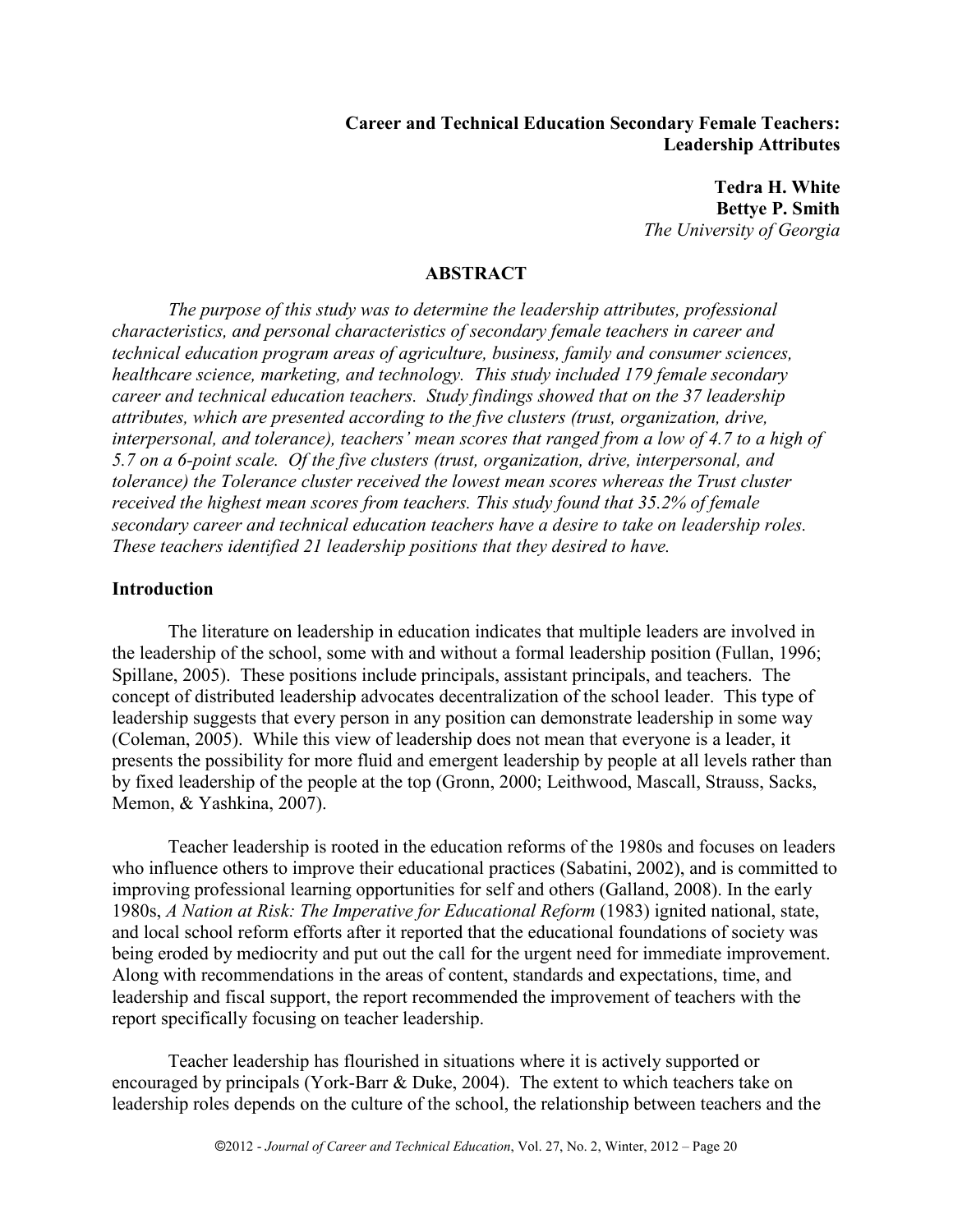principal, opportunity, and principal encouragement and support (Leithwood et al., 2007). Principals may lack the experience and knowledge that it takes to effectively support higher levels of teacher leadership. This difficulty lies in the issues that arise due to the complicated task of clarifying the boundaries of teacher leadership, principal leadership, and the areas of common ground (Muijs & Harris, 2003; York-Barr & Duke, 2004).

While teacher leadership is not new, the recognition and expanded roles of teacher leadership and its contribution to school improvement is a new and significant focus (York-Barr & Duke, 2004). Furthermore, investments have been made on advancing the concept and practice of teacher leadership. When performing in a leadership role, teachers have the ability to help shape schools while maintaining their influence in the classroom (Marks & Printy, 2003). Teacher leadership is exhibited through a variety of formal and informal roles and positions. They include formal positions such as curriculum specialists and department heads (Silva, Gimbert & Nolan, 2000; York-Barr & Duke, 2004) and informal roles such as coaching of peers and working in and leading small groups and teams (York-Barr & Duke, 2004). Teachers who assume informal roles are allowed to lead by their peers because they show high levels of instructional expertise, collaboration, reflection, and empowerment (York-Barr & Duke, 2004). Marks and Printy (2003) deem educational reform and school improvement as more successful when teachers are involved in leadership roles.

Although much research regarding teacher leadership (Ackerman & MacKenzie, 2006; Barth, 2001; Donaldson, 2007; Harris, 2002; Muijs & Harris, 2003; Phelps, 2008) has been conducted, a paucity of existing research was identified in the literature that addressed teacher leadership in career and technical education (Vail, 1991; Vail & Pedras, 1994; Vail & Reddick, 1993). The National Leadership Institute was created in 2001 with the purpose of developing leadership in career and technical education program educators (Gregson & Allen, 2007). According to Gregson and Allen (2007), members of the institute identified a lack of new leaders to fill future needs as one of the overriding issues facing career and technical education. Therefore, teacher leadership is needed in all areas and levels of education including career and technical education when educational reform and school improvement are major issues.

With the understanding of teacher leadership becoming the goal rather than a trend, it is likely that more teachers will find themselves with leadership responsibilities. It is likely that more female teachers will find themselves in leadership roles as women represent 73% of teachers at elementary and secondary levels; but, constitute less than 35% of all principalships (Loder & Spillane, 2005). While women make up at least half the population of secondary teachers, they are in the minority in administrative positions comprising only 19% of secondary principals (Wrushen & Sherman, 2008). Although prior research has focused on teacher leadership, this study will focus specifically on female teachers in career and technical education, and the leader's attributes and professional and personal characteristics.

### **Review of Related Literature**

The latest research targeting career and technical education teachers and teacher leadership was conducted in the early 1990s (Vail, 1991). This research examined the predictors of leadership behaviors and found that career and technical education teachers are more involved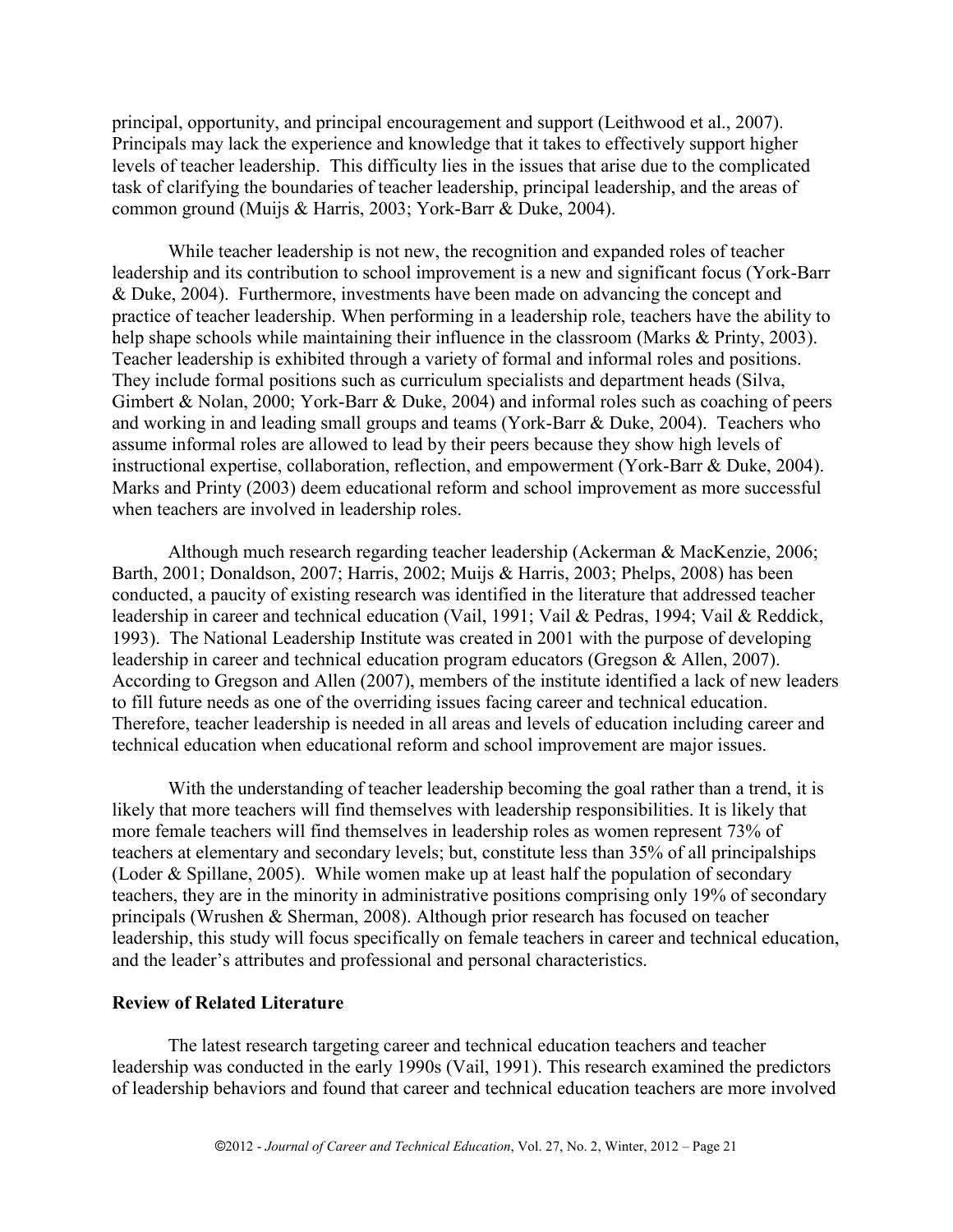in teacher leadership than non-career and technical education teachers (Vail, 1991). Vail and Pedras (1994) added to the research on career and technical education teacher leadership by performing an ex post facto/correlational study of 84 trade and industry teachers. The purpose of the study was to provide information on the extent to which trade and industry teachers performed teacher leadership behaviors and to identify predictors of teacher leadership behaviors. The researchers found that teachers believed that teacher leadership performance was important, they seldom performed teacher leadership. The research also concluded that the importance placed on teacher leadership was the best predictor of teacher leadership performance with marital status following.

The review of related literature revealed several studies dealing with females and leadership. Dunbar and Kinnersley (2011) surveyed 239 female administrators from Tennessee higher education institutions in order to determine the differences in perceptions of the effectiveness of the mentoring relationship among female higher-education administrators who experienced different mentoring approaches. This review will specifically look at the research question posed by the researchers of what the perceptions of female administrators in higher education regarding how mentoring helped to prepare them for leadership. The study found that 64% of respondents had a mentor. The respondents were 88% Caucasian and 90% of them had been in a mentoring relationship with a Caucasian mentor. Ninety percent of mentors were of a higher rank than the mentee and 82% worked at the same institution. The female administrators indicate that their mentoring relationships prepared them for leadership and recommended a mentor as a tool for advancement.

Knopik and Moerer (2010) survey of 27 women from five states, sought to determine how women entrepreneurs and women leaders viewed teamwork, demonstrated personal traits, made team choices, defined vision, and described motivations and priorities of purpose. The researchers found that the entrepreneurs were much more task-oriented and focused on their own actions. The leaders tended to value teamwork, collaboration, relationship building and maintaining those relationships.

In an effort to illuminate differences and commonalities of women leaders from different ethnic backgrounds through their own voices and create a vision of what leadership is like at the secondary level, Wrushen and Sherman (2008) interviewed eight (8) female secondary principals. In terms of gender and leadership, all of the women spoke of leadership using terms such as "emotional" and "compassionate" which they believed allows them to be more effective leaders. Also, the women were aware of perceptions that society had on leaders with two specifying their youth affecting how others perceived them. The women spoke of not being heard as women leaders and had to spend years working to gain respect that was automatically given to their male counterparts. The women spoke of ethnicity and leadership by stating that racial stereotyping stands out over gender. Some of the women of color felt that they were "paving the way" for other females and felt the pressure that it put on them and whether or not their actions would open the door for others. The women, however, looked forward to paying it forward. When asked about power the women did not feel powerful and felt uncomfortable describing themselves as powerful. They are aware that they underutilize their power and influence to advocate on behalf of their teachers and students.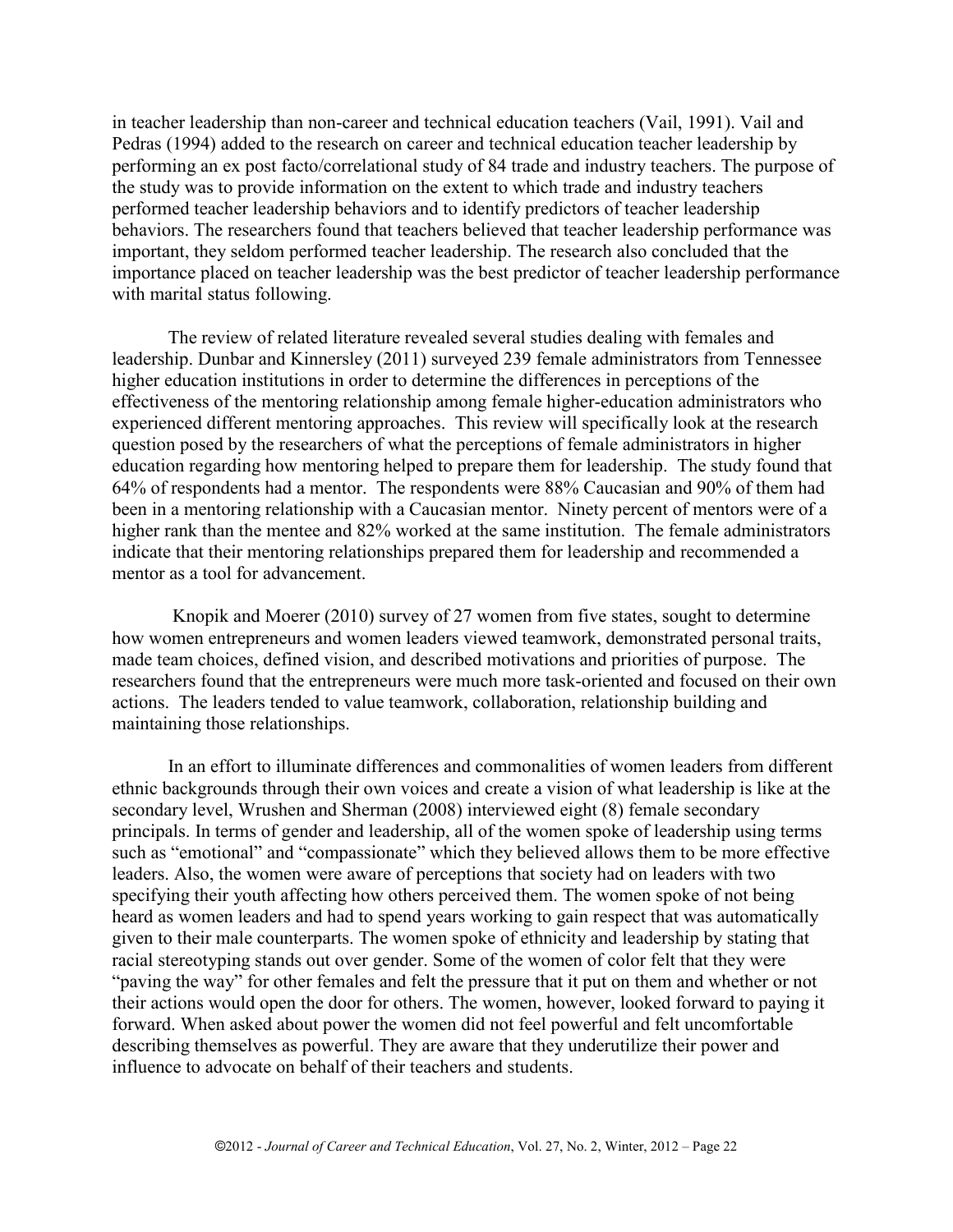Loder and Spillane (2005) compared 16 women administrators (10 principals and 6 assistant principals) who were 1-5 years into their positions. In their study the researchers interviewed the women to find how they viewed the relationship between their current role and their former role as teachers. The study resulted in the women administrators revealing that in their transition from teaching to a managerial position they faced role conflicts. They admitted to a naiveté about how schools operated. Their focus on managerial tasks often hindered their focus on instructional issues. Once they became administrators they were no longer viewed as colleagues or friends by other teachers.

Eagly and Johnson (1990) performed a meta-analysis of organizational studies with 289 participants, laboratory experiments with 25 participants, assessment studies of 56 participants and a questionnaire study of 306 participants. The purpose of the research was to find gender relevant aspects of leadership roles. The researchers concluded that 92% of the included studies showed that women tend to adopt a more participative style and a less directive style than their male counterparts did.

Therefore, it can be concluded that mentoring is important in the leadership development of females. They also value teamwork, collaboration, relationship building and are advocates for teachers and students. Lastly, females elude a more participatory style of leadership.

### **Transformational Leadership**

According to Moss and Johansen (1991), it is imperative for career and technical education to fill leadership gaps by identifying potential teacher leaders who display transformational leadership attributes, characteristics, and behaviors. Therefore, a leadership theory that combines both the attributes and behaviors of leadership was chosen for this study.

Transformational leadership is the process of changing and transforming individuals, both leader and follower. It happens when a leader engages with followers in such a way that the connection raises the motivation level and morality of both the leader and the follower. Transformational leadership moves followers to achieve more than what is expected of them and is effective at developing followers to their fullest potential (Bass, 2008).

Transformational leadership consists of characteristics that leaders display. There are several factors that Bass (2008) used to clarify his model of transformational leadership. These factors include charisma or an idealized influence, inspirational motivation, intellectual stimulation, and individualized consideration. Charisma or idealized influence describes leaders who act as strong role models for followers and provide followers with a vision and mission. Inspirational motivation describes leaders who communicate high expectations to followers. Intellectual stimulation describes leadership that motivates followers to be innovative, creative and challenge their beliefs and values, the leader's, and the organization's as well. Individualized consideration describes leaders who act as coaches and advisors who understand the needs of followers while providing a supportive environment (Northouse, 2004).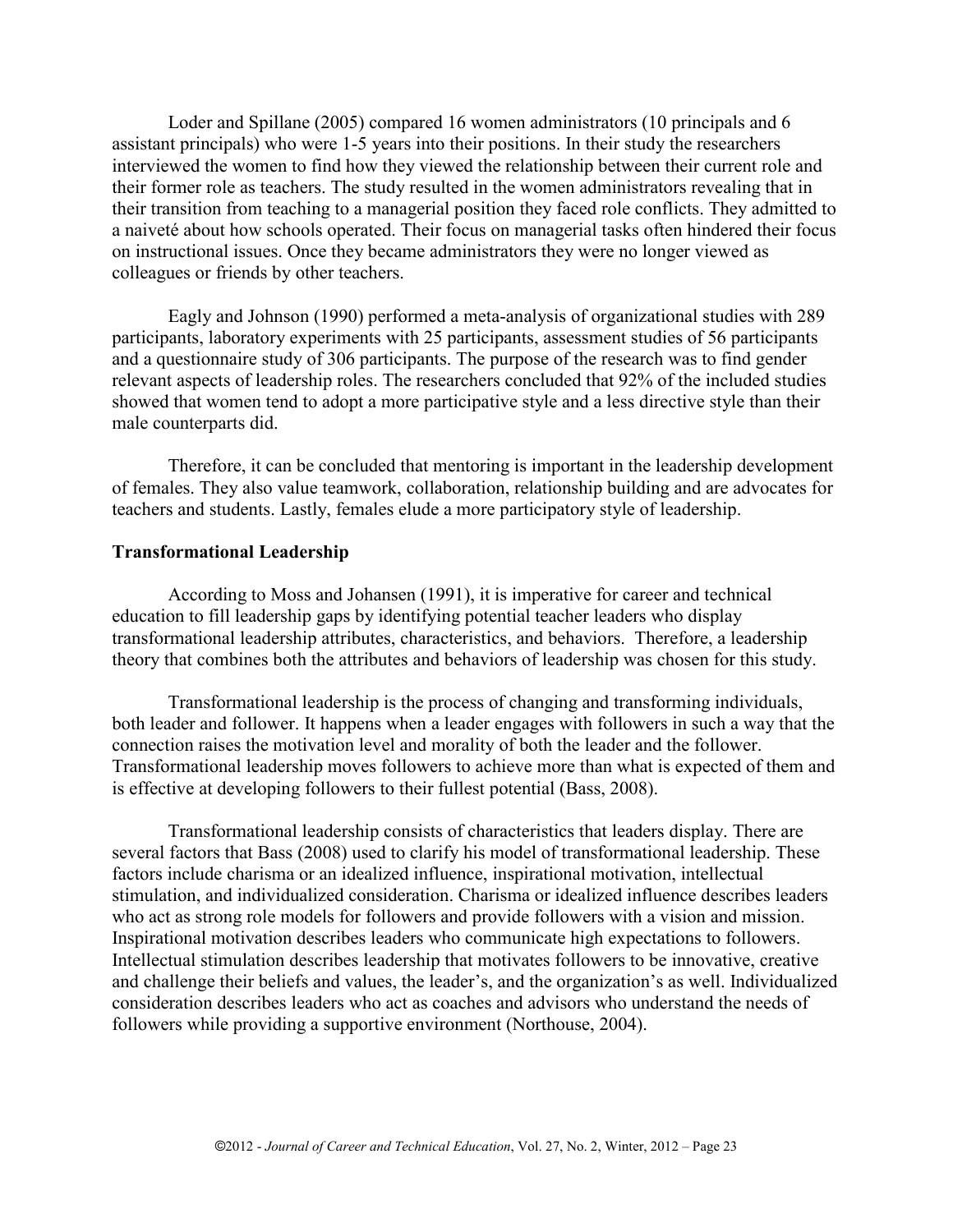### **Purpose of study**

The purpose of this study was to determine the leadership attributes, professional characteristics, and personal characteristics of secondary female teachers in career and technical education programs. The career and technical education program areas included agriculture education, business education, family and consumer sciences, healthcare science, marketing, and technology education. The research question was: What are the leadership attributes, professional characteristics, and personal characteristics of secondary female career and technical education teachers in Georgia?

## **Method and Procedure**

The entire population of female secondary career and technical education teachers was used to achieve the sample. A comprehensive list of all 1752 female secondary career and technical education teachers who were employed in public high schools during the 2010-2011 school-year were obtained from the Georgia Department of Education that included schools, addresses, and telephone numbers. These female secondary career and technical education teachers were in the program areas of agriculture, business, engineering and technology education, family and consumer sciences, healthcare education, and marketing. The researchers went through the GADOE list of each teacher to determine the teacher's school. After determining the name of the school, the researchers visited the high school's website, if one was available, to get the teacher's e-mail address. If the teacher's e-mail address was available to the public, the teacher became part of the accessible population. After this process, there were a total of 1197 valid e-mail addresses found on the respective schools' websites. Thereby, the accessible population for this study was 1197 female secondary career and technical education teachers with valid e-mail accounts available to the public through their school's website. Based on Krejcie and Morgan's (1970), a sample size of 291 was established for this population. According to Gall, Gall, and Borg (2007), it is recommended to use the largest sample possible especially if the expected difference between the groups is small. The sample size for this study was doubled since it is expected that female secondary career and technical education teachers share similarities and the differences are expected to be small. Therefore, the researcher invited 582 possible participants for this study. The sample for this study was selected using a simple random method by assigning each teacher in the accessible population a number and then utilizing an online random number selector (Stattrek, 2011) to determine which teachers to invite to participate in the study. After two individuals opted out and 19 others had e-mails that bounced out of the e-mail queue and were deemed to not be accessible, there were a total of 561 possible participants in this study.

This research was conducted using an online survey platform, Survey. A three-contact strategy as recommended by Dillman, Smyth, and Christian (2009). The three-contact strategy calls for initial contact to be made via e-mail. The first contact resulted in 70 respondents completing the survey, two individuals opting out of the survey and 19 addresses being bounced out of the e-mail queue and were deemed to not be accessible. The second contact and first follow-up was made eight days later. The second contact was e-mailed to the 561 possible participants and served as both a thank you to the 70 respondents who had completed the survey and as a reminder to those who had not. The second contact resulted in 71 additional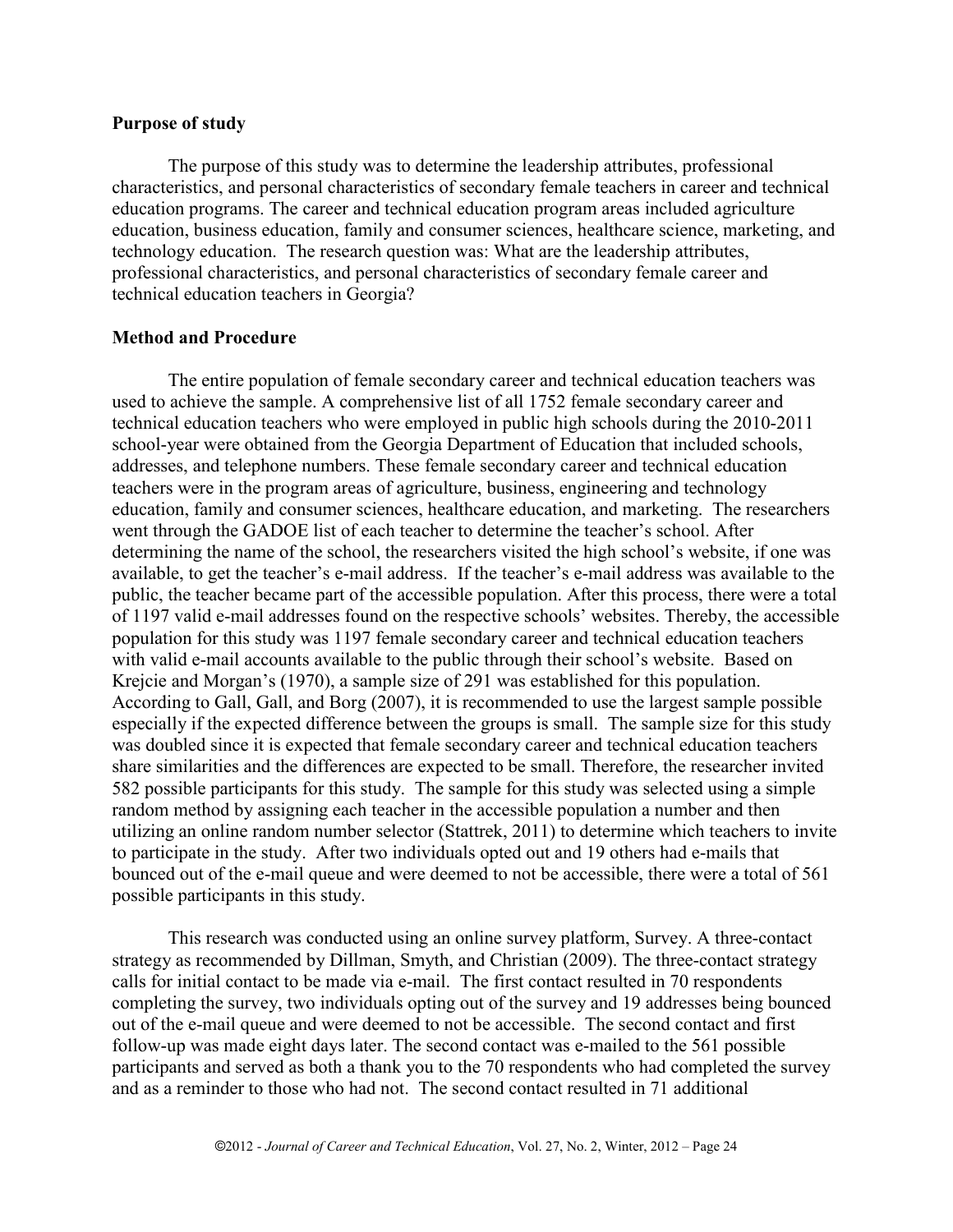respondents completing the survey, for a total of 140 respondents completing the survey thus far. The final contact, also the second follow-up, was sent six days later. It too, served as both a thank you to survey completers and as a reminder to those who had not completed the survey to date. This third and final contact was sent to the 561 possible participants and focused on the short time left to complete the survey and the importance of completing it (Dillman et al., 2009). The final contact resulted in 38 additional respondents completing the survey. The survey closed one week later with 179 total participants completing the survey. Therefore, the survey was open for a total of three weeks. The three-contact strategy for the 582 female secondary career and technical education teachers who was invited to participate in the study resulted in 179 respondents, a 32% response rate. Due to the low response rate, the findings of this study can only be generalized to the respondents rather than the population.

Respondent numbers and percentages were 16 agriculture teachers (8.9% of the sample), 77 business education teachers (43% of the sample), 14 engineering and technology teachers (8% of the sample), 44 family and consumer sciences education teachers (24.6% of the sample), 11 healthcare science education teachers (6.1% of the sample), 12 marketing education teachers (6.7% of the sample), and five teachers who did not provide their program area (2.8% of the sample).

### **Instrumentation**

The *Leadership Attributes Inventory* (LAI) was developed by Moss and Johansen (1991) after an extensive literature review and designed specifically for career and technical education to assess the characteristics, skills, knowledge, and values of an individual that predisposes successful leadership performance. Moss, Lambrect, Jensrud, and Finch (1994) admitted that while it was never intended for the 37 items on the LAI to be grouped into separate measurable subscales, it would be helpful to know how the attributes might be ordered when designing leadership development programs. Therefore, Jensrud (1995), one of the authors of the final version of the LAI, performed a factor analysis on the 37 attributes on the LAI and found that they can be divided into five clusters that accounted for 65% of the variance. The clusters on the LAI are labeled as *drive, organization, trust, interpersonal*, and *tolerance*. These five clusters were used in this research study in order to show results with a manageable amount of data which leads to easier understanding by the reader. Each of the 37 attributes on the instrument fall under one of the five aforementioned clusters. *Drive* is represented by nine attributes on the survey. Those nine attributes are visionary, initiating, enthusiastic, persistent, energetic, courageous, achievement oriented, networking, and insightful. An example of drive is "shows commitment to achieving goals and strive to keep improving performance" (Moss et al., 1994 p. 69). *Organization* is also represented by nine attributes on the 37-item survey. The attributes representing organization are organizing, planning, time management, information management, intelligent, willing to accept responsibility, decision making, problem solving, and dependable. An example of organization is "establishes effective and efficient procedures for getting work done in an orderly manner" (Moss et al., 1994 p. 70). *Trust* is characterized by seven attributes. These seven attributes that make up trust are ethical, committed to the common good, sensitivity, ideological beliefs appropriate to the group, accountable, personal integrity, and confident. An example of trust is "holds self-answerable for work and willingly admit mistakes" (Moss, 1994 p. 69). *Interpersonal* is conveyed by six attributes. The interpersonal items on the survey are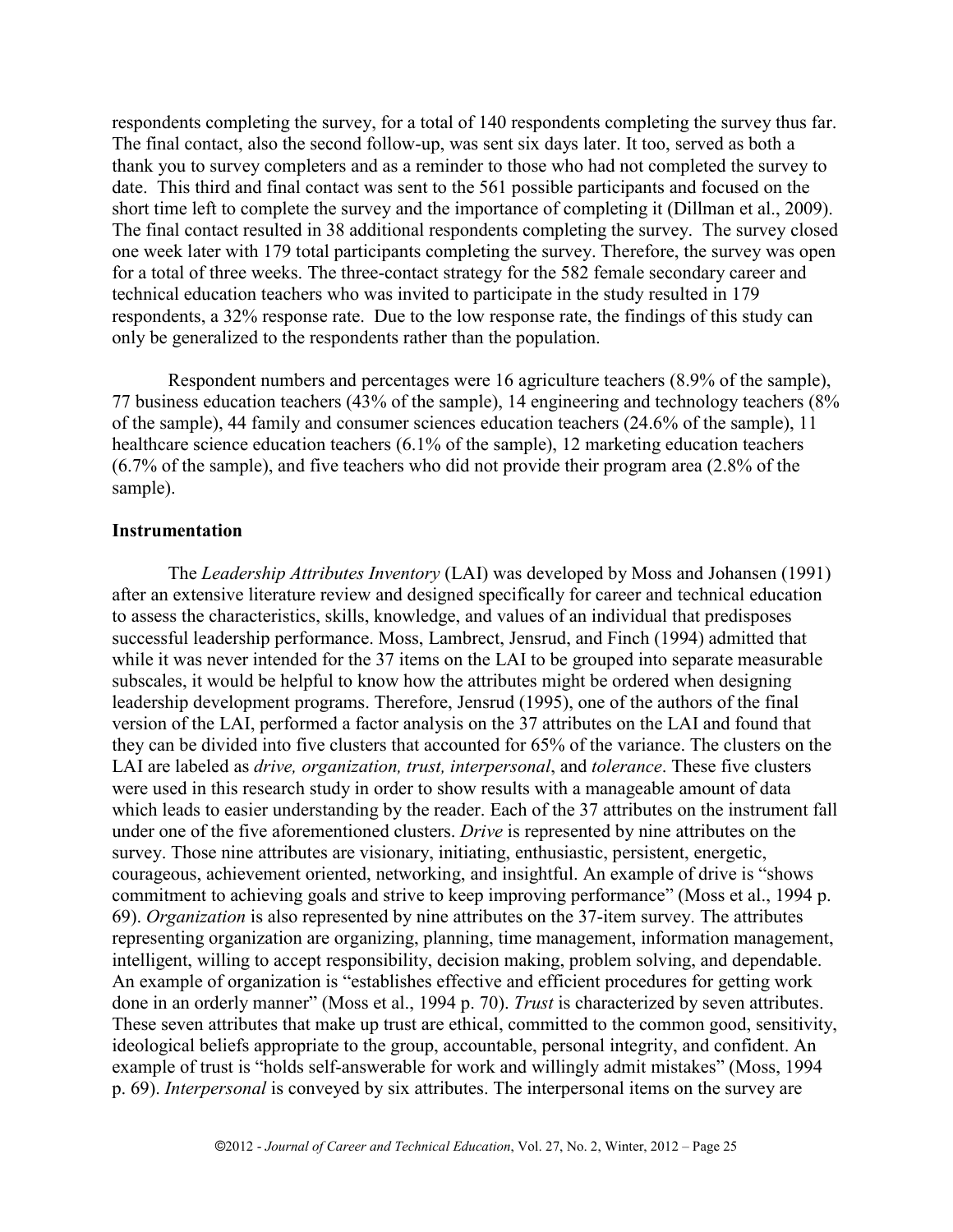delegating, conflict management, team-building, coaching, motivating others, and appropriate use of leadership styles. An example of interpersonal is "creates an environment in which people want to do their best" (Moss, 1994 p. 70). *Tolerance* is represented by six attributes. Those six attributes are tolerant of frustration, even disposition, adaptable, tolerant of ambiguity and complexity, stress management, and communication. An example of tolerance is "acts calmly and patiently even when things don't go as planned" (Moss et al., 1994, p. 69).

The instrument asked the respondent to simply mark what "best describes the extent to which the attributes currently describe you" (p. 1). Each attribute was listed along with a description of the attribute. A 6-point Likert scale was used to rate each attribute as follows:  $1 =$ very undescriptive,  $2 =$  undescriptive,  $3 =$  somewhat undescriptive,  $4 =$  somewhat descriptive,  $5 =$  $=$  descriptive, and  $6 =$  very descriptive. For this study, the average, or mean, of the ratings from 1 to 1.4 was very undescriptive. A mean of 1.5 to 2.4 was undescriptive, while a mean of 2.5 to 3.4 was somewhat undescriptive. A mean of 3.5 to 4.4 was deemed somewhat descriptive, while a mean of 4.5 to 5.4 was descriptive. Lastly, a mean of 5.5 to 6.0 was rated as very descriptive.

Survey Monkey's efficiency is exhibited through the company's management of participants, initial participant invitation, e-mail follow-ups to non-responders, and the compilation of data. After compilation of data in Survey Monkey, the researcher was able to easily export data into the Statistical Package for the Social Sciences (SPSS) for analysis. The analysis utilized descriptive statistics. The descriptive statistics used included frequencies, percentages, means and standard deviations.

### **Findings**

*What are the leadership attributes, professional characteristics, and personal characteristics of secondary female career and technical education teachers in Georgia?*

### **Overall Frequencies and Percentages for Leadership Attributes**

Of the 37 leadership attributes, teachers rated 12 (32.4%) of the leadership attributes more frequently as being "very descriptive" of themselves. For those 12 leadership attributes, there were five attributes under the *trust* cluster*,* four were under the *drive* cluster*,* and three were under *organization*. On the other hand, 25 or 67.6%, of the leadership attributes were rated more frequently by teachers as "descriptive" of themselves. Of these 25 leadership attributes, the *organization, interpersonal,* and *tolerance* clusters each had six attributes rated as "descriptive," while *drive* had five attributes, and *trust* had two attributes.

The two leadership attributes with the lowest ratings of "somewhat undescriptive" to "undescriptive" of respondents were *courageous, risk taker*, under the cluster *drive,* with 7.3%. The second leadership attribute was *stress management*, under the cluster *tolerance*, with 7.8% of teachers indicating that this attribute was "somewhat undescriptive" to "very undescriptive" of themselves.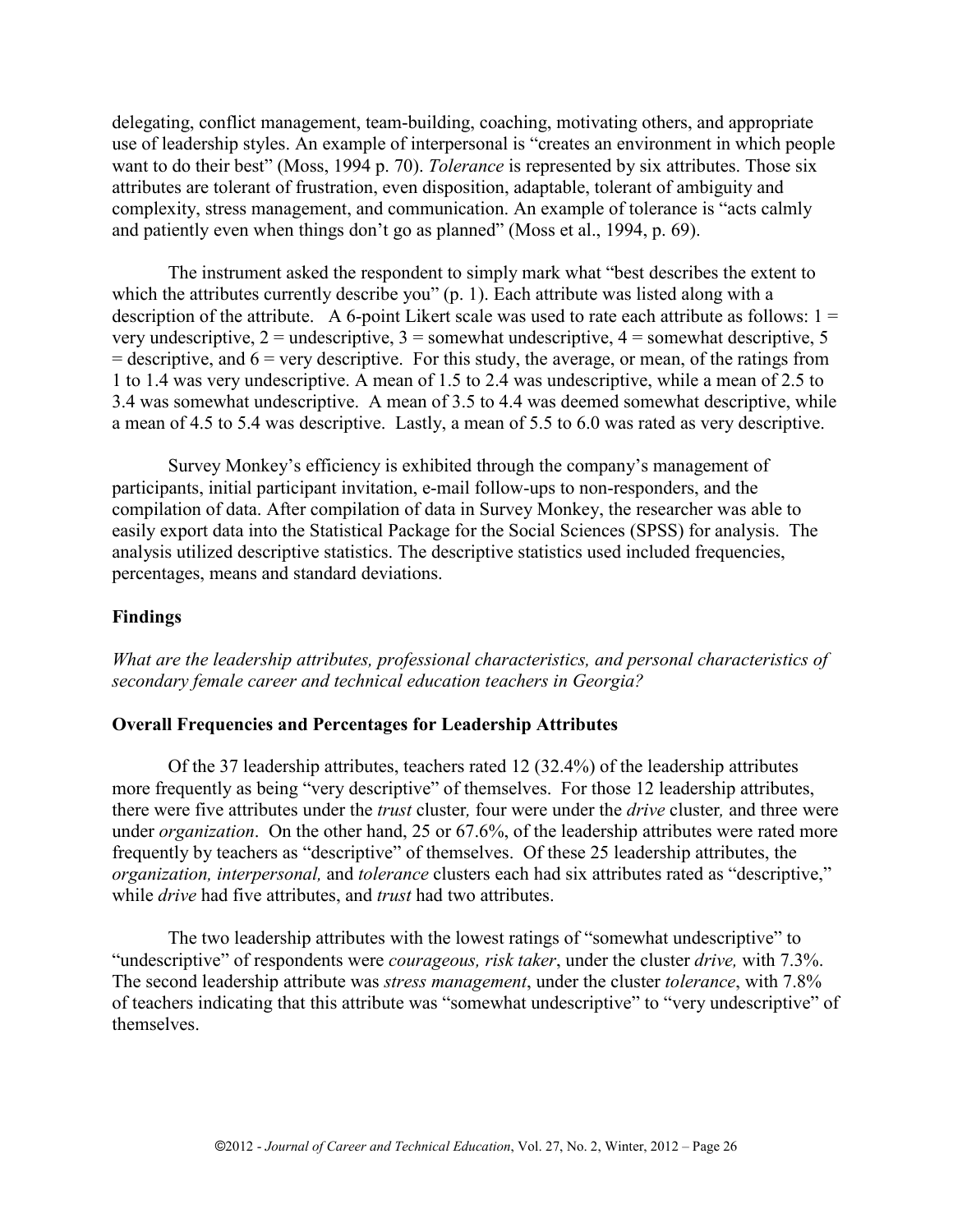## **Overall Mean Ratings for Leadership Attributes**

Table 1 shows the descriptive analyses (means and standard deviations) of the 37 leadership attributes, which are presented according to the five clusters (trust, organization, drive, interpersonal, and tolerance). The mean scores on the 37 attributes as shown in Table 1 ranged from a low of 4.7 on the attribute, *tolerant of frustration* within the Tolerance cluster, to a high of 5.7 on the attribute, *ethical* within the Trust cluster. For this study, a mean rating from 1 to 1.4 is "very undescriptive." A mean rating of 1.5 to 2.4 is "undescriptive," while a mean rating of 2.5 to 3.4 is "somewhat undescriptive." A mean rating of 3.5 to 4.4 is deemed "somewhat descriptive," while a mean rating of 4.5 to 5.4 is "descriptive." Lastly, a mean of 5.5 to 6.0 is rated as "very descriptive." The following paragraphs present the data by the five clusters – *trust, organization, drive, interpersonal, and tolerance*.

Table 1

| Leadership Attributes                            |                  |                  |           |
|--------------------------------------------------|------------------|------------------|-----------|
| Cluster                                          | N                | $\bar{x}$        | <b>SD</b> |
| <b>Trust</b>                                     |                  |                  |           |
| Ethical                                          | 172              | 5.7              | .60       |
| Personal integrity                               | 173              | 5.6              | .67       |
| Accountable                                      | 173              | 5.6              | .68       |
| Committed to the common good                     | 171              | 5.6              | .64       |
| Sensitivity, respect                             | 172              | $\overline{5.5}$ | .72       |
| Ideological beliefs are appropriate to the group | 173              | 5.3              | .84       |
| Confident, accepting of self                     | $\overline{171}$ | $\overline{5.3}$ | .78       |
| Overall $\bar{x}$ for Trust                      |                  | 5.5              | .70       |
|                                                  |                  |                  |           |
| Organization                                     |                  |                  |           |
| Dependable, reliable                             | 172              | 5.7              | .65       |
| Willing to accept responsibility                 | 174              | $\overline{5.5}$ | .74       |
| Intelligent with practical judgment              | 174              | 5.4              | .71       |
| Decision-making                                  | 174              | $\overline{5.2}$ | .81       |
| Problem solving                                  | 174              | 5.2              | .76       |
| Time management                                  | 174              | $\overline{5.2}$ | .84       |
| Planning                                         | 172              | 5.2              | .80       |
| Organizing                                       | 174              | 5.1              | .92       |
| Information management                           | 173              | $\overline{4.9}$ | .96       |
|                                                  |                  |                  |           |
| Overall $\bar{x}$ for Organization               |                  | 5.3              | .80       |
| Drive                                            |                  |                  |           |
| Achievement oriented                             | 178              | 5.4              | .77       |
| Energetic with stamina                           | 179              | 5.4              | .75       |
| Enthusiastic, Optimistic                         | 178              | $\overline{5.3}$ | .73       |
| Persistent                                       | 176              | 5.3              | .76       |

*Mean and Standard Deviation of Leadership Attributes by Clusters*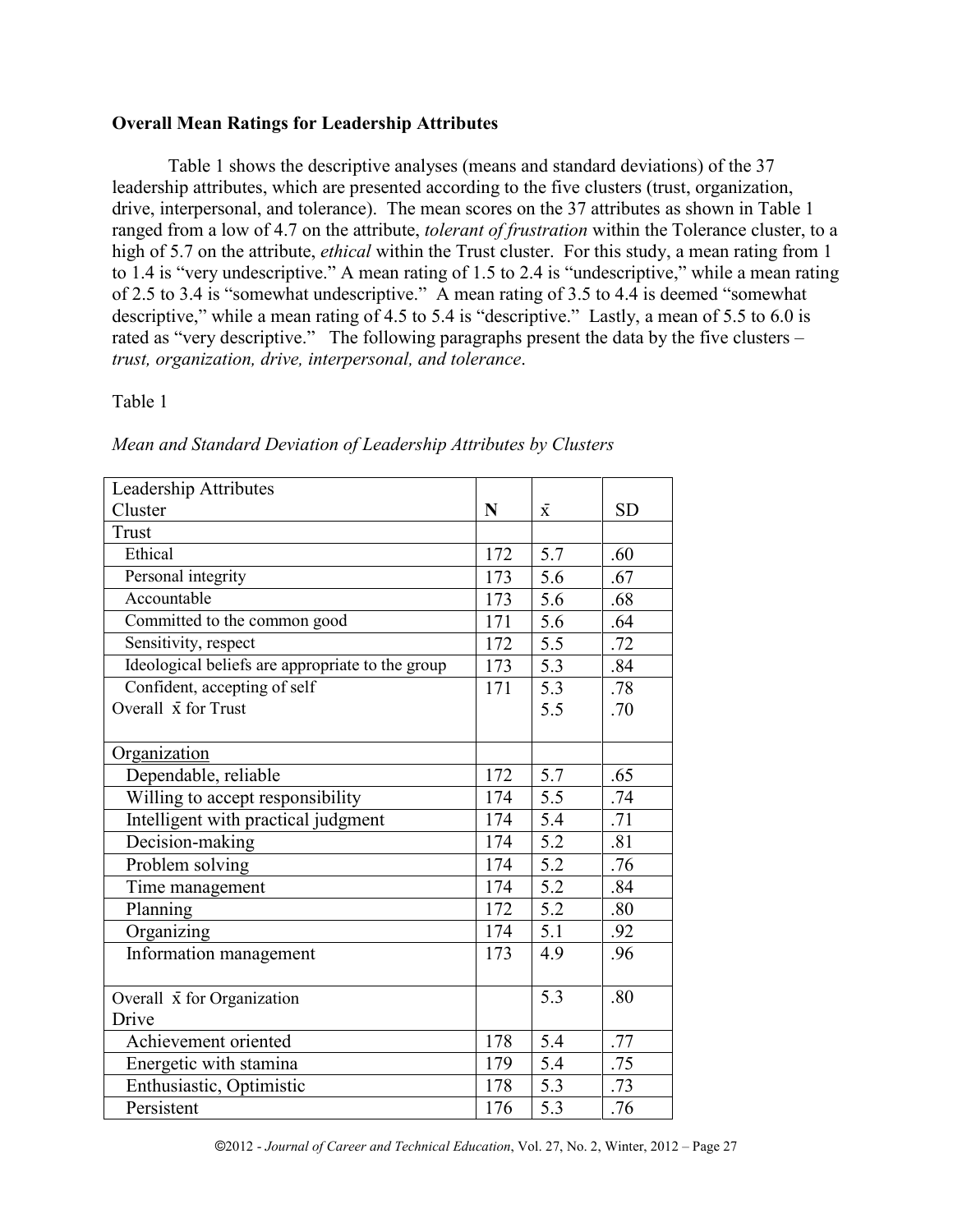| Visionary                            | 179 | 5.2 | .77 |
|--------------------------------------|-----|-----|-----|
| Insightful                           | 179 | 5.2 | .67 |
| Initiating                           | 174 | 5.2 | .75 |
| Networking                           | 179 | 5.0 | .92 |
| Courageous, risk taker               | 179 | 4.9 | .92 |
| Overall $\bar{x}$ for Drive          |     | 5.2 | .78 |
| Interpersonal                        |     |     |     |
| Motivating others                    | 172 | 5.3 | .65 |
| Coaching                             | 171 | 5.2 | .67 |
| Teambuilding                         | 172 | 5.1 | .79 |
| Appropriate use of leadership styles | 172 | 5.1 | .81 |
| Conflict management                  | 172 | 4.9 | .90 |
| Delegating                           | 172 | 4.8 | .85 |
| Overall $\bar{x}$ for Interpersonal  |     | 5.1 | .79 |
| Tolerance                            |     |     |     |
| Communication                        | 172 | 5.3 | .73 |
| Adaptable, open to change            | 172 | 5.2 | .71 |
| Even disposition                     | 171 | 5.0 | .91 |
| Tolerant of ambiguity & complexity   | 172 | 4.9 | .87 |
| Stress management                    | 172 | 4.8 | .97 |
| Tolerant of frustration              | 172 | 4.7 | .90 |
| Overall x for Tolerance              |     | 5.0 | .77 |

# **Mean Scores for Leadership Attributes in the Trust Cluster**

The data revealed that respondents rated themselves highest overall in the leadership attribute *Trust* cluster with a mean score of 5.5 as shown in Table 1. This indicates that respondents were in the "very descriptive" rating for this cluster. For the *Trust* cluster the seven attributes were rated very closely together. The top ranked attribute is *ethical* with a mean score of 5.7 (.60). While the seventh and last ranked attribute is *confident, accepting of self* with a mean score of 5.3 (.78) as shown in Table 1.

## **Mean Scores for Leadership Attributes in the Organization Cluster***.*

*Organization* was the second highest rated leadership attribute cluster with an overall mean score of 5.3 (.80). This revealed that respondents fell into the "descriptive" rating for this cluster. For the *Organization* cluster*,* the top ranking attribute was: *dependable, reliable* with a mean score of 5.7 (.65). *Willing to accept responsibility* ranked second with a mean score of 5.5 (.74). The leadership attributes ranked three through seven; which are *intelligent with practical judgment, decision-making, problem-solving, time management,* and *planning*, was separated by their mean scores of only 0.2. *Organizing* is the eighth ranked attribute with a mean score of 5.1 (.92). The ninth and final attribute is *information management* with a mean score of 4.9 (.96), also shown in Table 1.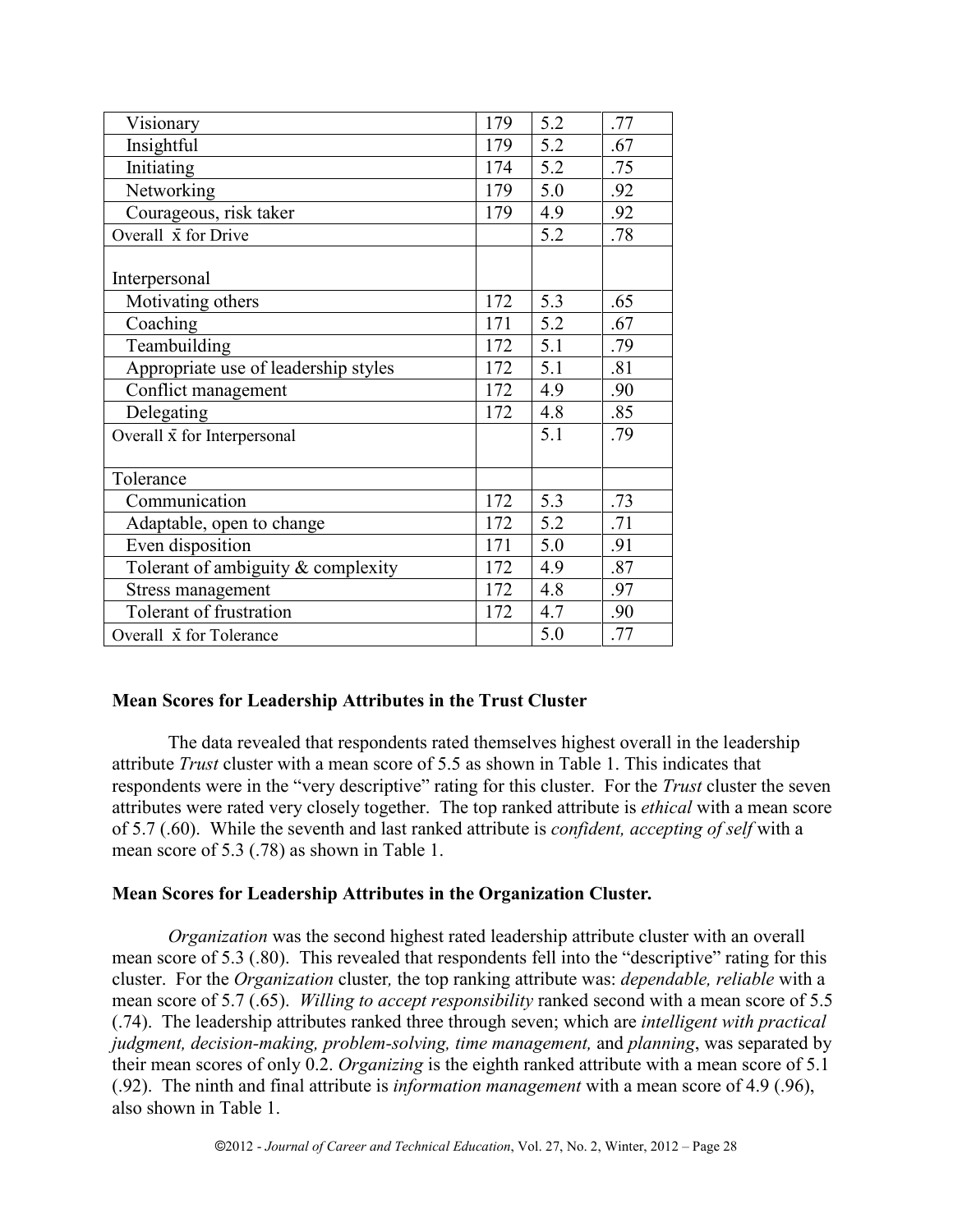## **Mean Scores for Leadership Attributes in the Drive Cluster**

The third ranked leadership attribute *Drive* cluster had a mean score of 5.2, signifying that this cluster was "descriptive" of respondents (see Table 1). For *Drive*, the top rated attribute was *achievement oriented* with a mean score of 5.4 (.77). The second highest rated attribute was *energetic with stamina* with a mean score of 5.4 (.75). The third through seventh attributes had mean scores that were separated by 0.1 tenth of a percentage point. *Networking* ranked eighth with a mean score of 5.0 (.92). The last attribute is *courageous, risk taker* with a mean score of 4.9 (.92) in Table 1.

## **Mean Scores for Leadership Attributes in the Interpersonal Cluster**

The fourth leadership attribute cluster, *interpersonal,* had a mean score of 5.1 and was rated "descriptive" of most respondents as shown in Table 1. The *Interpersonal* cluster had the top rated attribute *motivating others* with a mean score of 5.3 (.65). The second, third, and fourth rated attributes all maintained mean scores above 5.1. With a mean of 4.9 (.90), *conflict management* rated fifth and *delegating* rated sixth with a mean score of 4.8 (.85).

## **Mean Scores for Leadership Attributes in the Tolerance Cluster**

The fifth and lowest rated cluster was *tolerance* with a total mean score of 5.0 (.85) as shown in Table 1. This indicated that this cluster was "descriptive" of respondents. The T*olerance* cluster has the top ranking attribute *communication* with a mean score of 5.3 (.73). *Adaptable*, *open to change* rated second with a mean score of 5.2 (.71). The third rated attribute is *even disposition* with a mean of 5.0 (.91). The fourth rated attribute, *tolerant of ambiguity and complexity*, the fifth rated attribute *stress management,* and *tolerant of frustration* all revealed mean scores less than 5.0 (Table 1).

# **Professional Characteristics**

Table 2

Female secondary career and technical education teachers were asked to provide information concerning select professional characteristics. Those characteristics included years of teaching experience, educational level, area of teaching, location of school, and desire for future leadership positions. The results are shown in Table 2.

| Professional Characteristics         |    | $\%$<br>SD<br>M |
|--------------------------------------|----|-----------------|
| Years of Teaching Experience (n=169) |    | 8.5<br>12 8     |
| $0 - 5$                              | 40 | 22.4            |
| $6 - 10$                             | 43 | 23.9            |
| $11 - 15$                            | 26 | 14.6            |
| $16 - 20$                            | 27 | 15.1            |
| $21 - 25$                            | 16 | 8.9             |
| $26 - 30$                            | 14 |                 |

*Professional Characteristics Descriptive Statistics*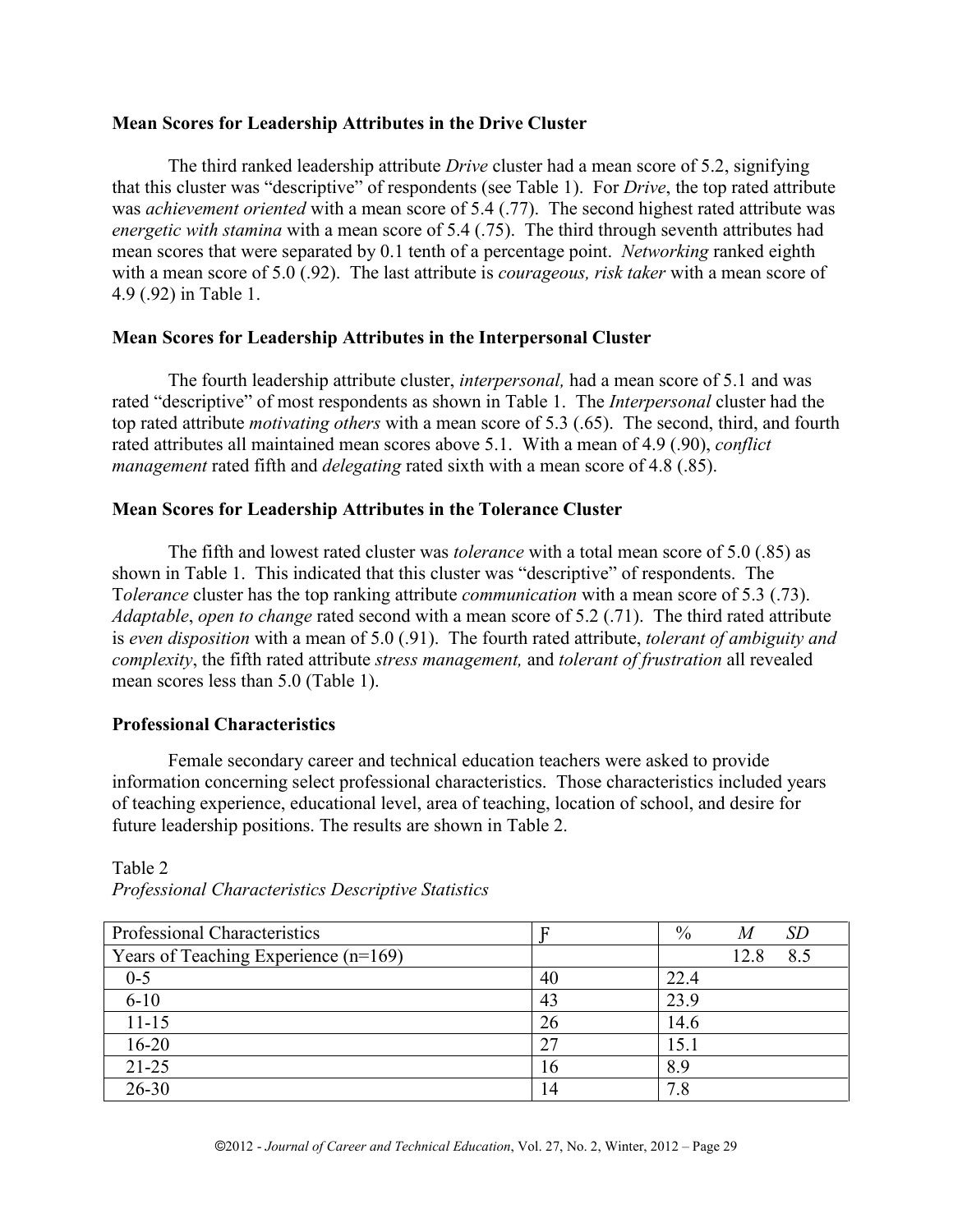| $30+$                                     | $\overline{3}$  | 1.7               |
|-------------------------------------------|-----------------|-------------------|
| <b>Missing Data</b>                       | $\overline{10}$ | $\overline{5.6}$  |
|                                           |                 |                   |
| Educational Level $(n=170)$               |                 |                   |
| Bachelor                                  | 33              | 18.4              |
| M.Ed                                      | 65              | $\overline{36.3}$ |
| <b>MAT</b>                                | 8               | 4.5               |
| Master - Other                            | $\overline{19}$ | 10.6              |
| Specialist                                | $\overline{36}$ | 20.1              |
| Ed.D                                      | $\overline{7}$  | 3.9               |
| Ph.D                                      | $\overline{2}$  | $\overline{1.1}$  |
| Missing Data                              | 9               | 5                 |
|                                           |                 |                   |
| Current Area of Teaching (n=170)          |                 |                   |
| Agriculture                               | 16              | 8.9               |
| <b>Business</b>                           | 76              | 42.5              |
| Engineering & Technology                  | $\overline{13}$ | 7.3               |
| Family & Consumer Sciences                | 43              | $\overline{24}$   |
| <b>Health Science</b>                     | $\overline{12}$ | $\overline{6.7}$  |
| Marketing                                 | 10              | $\overline{5.6}$  |
| <b>Missing Data</b>                       | $\overline{9}$  | $\overline{5}$    |
|                                           |                 |                   |
| Location of School (n=171)                |                 |                   |
| Rural                                     | 66              | 36.9              |
| Suburban                                  | 75              | 41.9              |
| Urban                                     | $\overline{30}$ | 16.8              |
| <b>Missing Data</b>                       | $\overline{8}$  | $\overline{4.5}$  |
|                                           |                 |                   |
| Desire for Future Leadership Role (n=170) |                 |                   |
| Yes                                       | $\overline{63}$ | 35.2              |
| N <sub>0</sub>                            | 107             | 59.8              |
| Missing Data                              | $\overline{9}$  | $\overline{5}$    |

*Note.* % may not total 100% because of rounding.

## *Years of teaching experience*

The data revealed that the teaching experience of the respondents ranged from one to over 30 years. The average years of teaching experience was 12.8 years; the standard deviation was 8.5. The most frequent range of years of experience was 6 to 10 years and made up almost a fourth, 23.9%, of the total responses (Table 2). However, almost half, 46.3% of the respondents in this study have one to 10 years of teaching experience.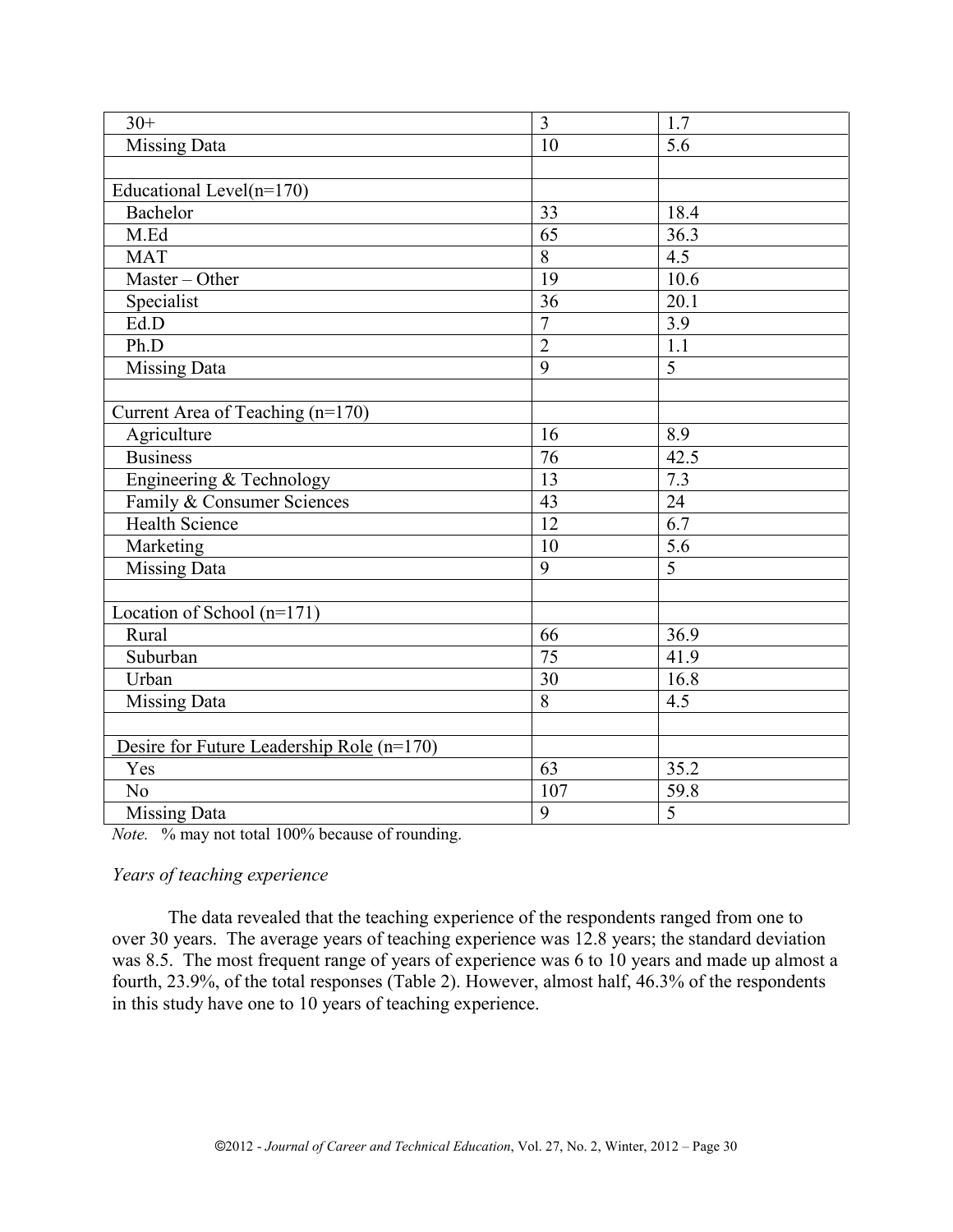### *Educational level*

The data showed that 76.5% of respondents held a degree higher than the Bachelor's level. Slightly more than one-third, 36.3%, of the respondents held a Master of Education degree (M.Ed). A fifth, 20.1%, of the respondents held a Specialist degree (see Table 2).

## *Area of teaching*

Of the respondents, a majority, 42.5% were business education teachers. Whereas, 24% were family and consumer sciences teachers, 8.9% were agriculture teachers, and 7.3% taught in the area of engineering and technology. All other areas of teaching each fell below 7% (see Table 2).

## *Location of school*

A suburban location of the school made up 41.9% of where respondents worked. A rural location made up 36.9% and an urban location made up 16.8%. There were 4.5% non-responses to this characteristic (Table 2).

### *Desire for future leadership position*

There were 59.8% of respondents who have no desire to pursue a leadership position. However, 35.2% of respondents have a desire to take on a leadership position (Table 2). Of those teachers who desire to pursue a leadership position, 27.4% of them aspire for an Assistant Principal position, 16.1% desire an unspecified position in administration, and 9.7% indicated that they would like to become Directors. The positions in curriculum and department head both received 8.7% from the respondents. There are 6.5% percent of teachers who desire positions as counselors. There were 15 other positions named that total 24% of what respondents desired (see Table 3).

### Table 3

| Desired Position $(N=62)$       |    | $\frac{0}{0}$ |
|---------------------------------|----|---------------|
| <b>Assistant Principal</b>      | 17 | 27.4          |
| Administration                  | 10 | 16.1          |
| Director                        | 6  | 9.7           |
| Department Head                 |    | 8.7           |
| Curriculum                      |    | 8.7           |
| Counselor                       | 4  | 6.5           |
| Coordinator                     |    | 1.6           |
| CTE Chair                       |    | 1.6           |
| Dean                            |    | 1.6           |
| <b>Educational Technology</b>   |    | 1.6           |
| <b>Instructional Supervisor</b> |    | 1.6           |

### *Desired Future Leadership Roles*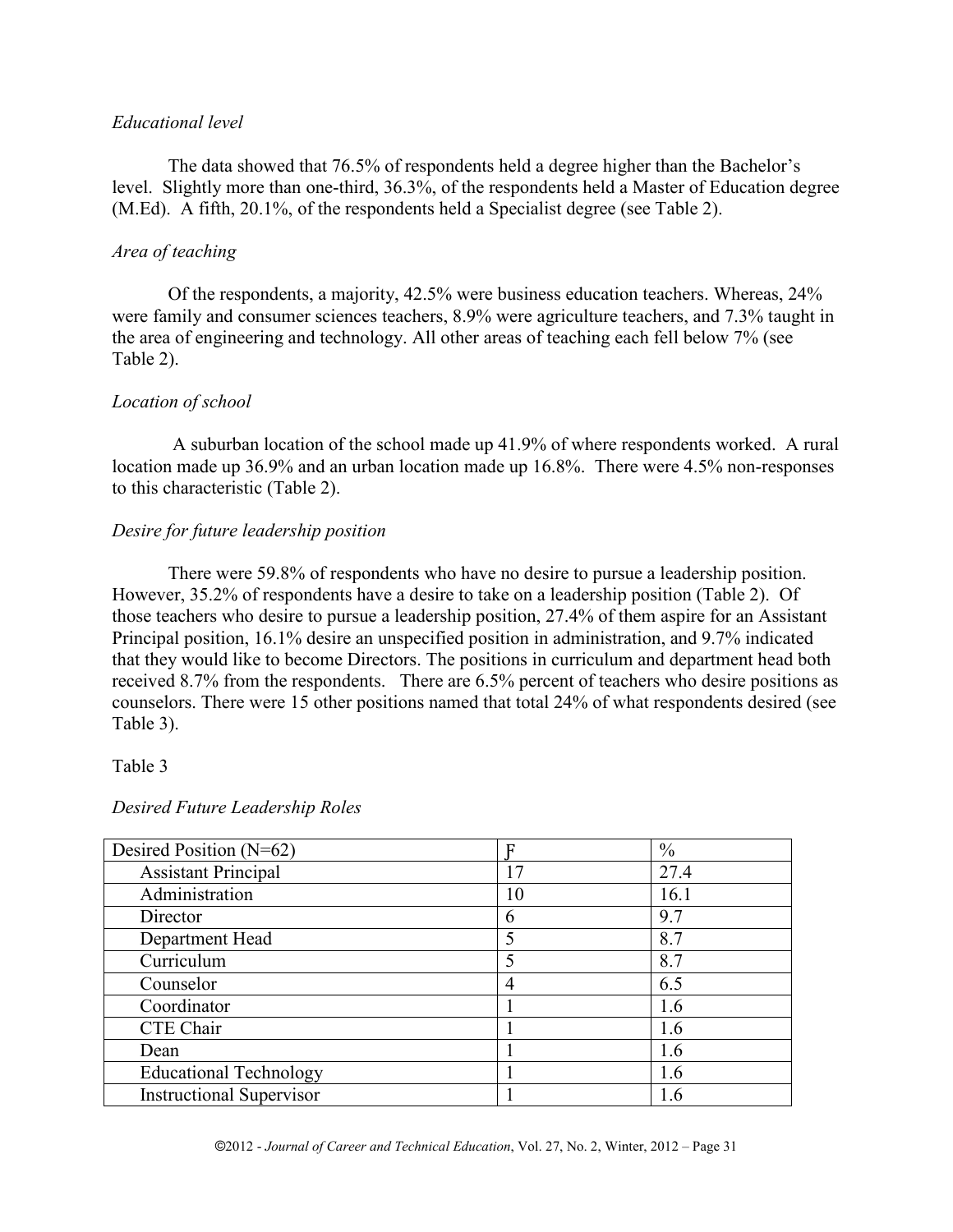| Lead Teacher                    | 1.6 |
|---------------------------------|-----|
| Leadership                      | 1.6 |
| Model Teacher Leader            | 1.6 |
| Outside of school environment   | 1.6 |
| Policy Maker                    | 1.6 |
| Professor                       | 1.6 |
| Program Specialist              | 1.6 |
| State Area Teacher              | 1.6 |
| $Supervisor - CTAE$             | 1.6 |
| Work Based Learning Coordinator | 1.6 |

*Note.* % may not total 100% because of rounding

## **Personal Characteristics**

### *Age and race*

Female secondary career and technical education teachers in this study ranged in age from 24 to 64 years old with the mean age of 43.9 (10.6). Respondents ranging in age from 50 to 59 years old made up 30.8% of the total number of study participants. This percent is slightly less than a third of the participants in this study (Table 4).

Of the study's respondents who identified race, the majority, 64.8%, were Caucasian and 25.1% were African American. Hispanic teachers accounted for 1.1% of the respondents as shown in Table 4.

Table 4

## *Personal Characteristics Descriptive Statistics*

| Personal            |                |                |                  |      |  |
|---------------------|----------------|----------------|------------------|------|--|
| Characteristics     | $\overline{N}$ | $\frac{0}{0}$  | $\boldsymbol{M}$ | SD   |  |
| Age                 |                |                | 43.9             | 10.6 |  |
| 21-29               | 22             | 12.4           |                  |      |  |
| 30-39               | 37             | 20.7           |                  |      |  |
| 40-49               | 43             | 24             |                  |      |  |
| 50-59               | 55             | 30.8           |                  |      |  |
| 60-69               | 7              | $\overline{4}$ |                  |      |  |
| <b>Missing Data</b> | 15             | 8.3            |                  |      |  |
|                     |                |                |                  |      |  |
| Race                |                |                |                  |      |  |
| African             | 45             | 25.1           |                  |      |  |
| American/Black      |                |                |                  |      |  |
| Asian               |                |                |                  |      |  |
| Caucasian/White     | 116            | 64.8           |                  |      |  |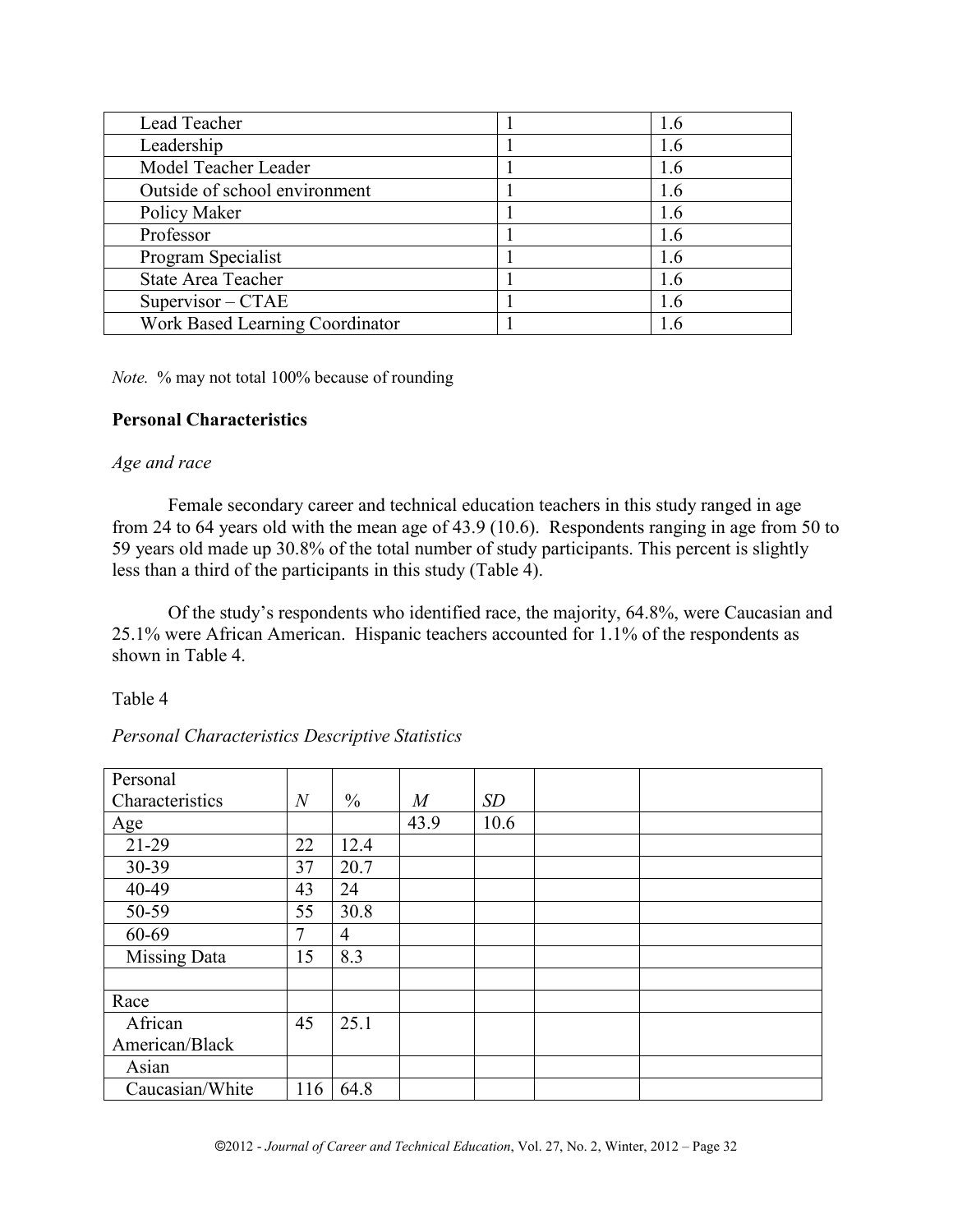| <del>. .</del> .<br><b>Hispanic</b> | ∽  | 1.1            |  |  |
|-------------------------------------|----|----------------|--|--|
| <b>Other</b>                        |    |                |  |  |
| Missing Data                        | 10 | Q<br>$\circ$ . |  |  |

*Note.* % may not total 100% because of rounding.

## **Conclusion and Discussion**

The research question was designed to provide a description of the leadership attributes, professional characteristics, and personal characteristics of female secondary career and technical education teachers. It was shown that on the 37 leadership attributes, presented according to the five clusters (trust, organization, drive, interpersonal, and tolerance), teachers' mean scores that ranged from a low of 4.7 to a high of 5.7 on a 6-point scale. Additionally, female secondary career and technical education teachers rated 12, or 32.4%, of the attributes as "very descriptive" of themselves and rated 25, or 67.5%, of the attributes as being "descriptive" to "somewhat descriptive" of them. The data revealed that most of the respondents rated themselves higher in the cluster of *trust,* with the cluster *organization* as the second highest rated, the third cluster was *drive*, the fourth cluster was *interpersonal,* and the fifth and lowest rated leadership attributes cluster was *tolerance.* According to Moss and Johansen (1991), it is imperative for career and technical education to fill leadership gaps by identifying potential teacher leaders who display transformational leadership attributes, characteristics, and behaviors. The above findings from this study indeed identified secondary female career and technical education teachers who displayed transformational leadership attributes.

The average years of teaching experience for respondents was 12.8 years with a standard deviation of 8.5. The data revealed that slightly higher than three-fourth, 76.5%, of the respondents held a degree higher than a Bachelor's (36% of them held a Master of Education degree), and 42.5% were business education teachers. The area of teaching whereby almost half of the teachers in this study were business education is consistent with the composition in the state; there are more business education teachers than other career and technical education areas. A suburban location of the school made up 41.9% of where respondents worked. There were 35.2% of the respondents who have a desire to take on a leadership role. Of those teachers who desire to pursue a higher leadership role, 27.4% of them aspire to the position of Assistant Principal. The teachers range in age from 24 years to 64 years with a mean age of 43.9 years and a standard deviation of 10.6. The majority, 64.8%, of respondents were Caucasian.

Moss and Liang (1990) declared that what career and technical education needs is strong leadership at all levels and in all professional roles in order to achieve peak efficiency. According to Gregson and Allen (2007), members of the National Leadership Institute identified a lack of new leaders to fill future needs as one of the overriding issues facing career and technical education. Vail and Pedras (1994) ascertained that developing the capacity of leadership among teachers is one way to prepare the career and technical education field to meet the challenge of leadership, because it is impossible to improve performance without promoting leadership in education by teachers. Many teachers continue to believe that teaching and leadership are mutually exclusive. According to Barth (2001), many teachers see themselves exclusively as teachers and believe that leadership is the responsibility of the principal or administration. This study found that slightly more than a third of female secondary career and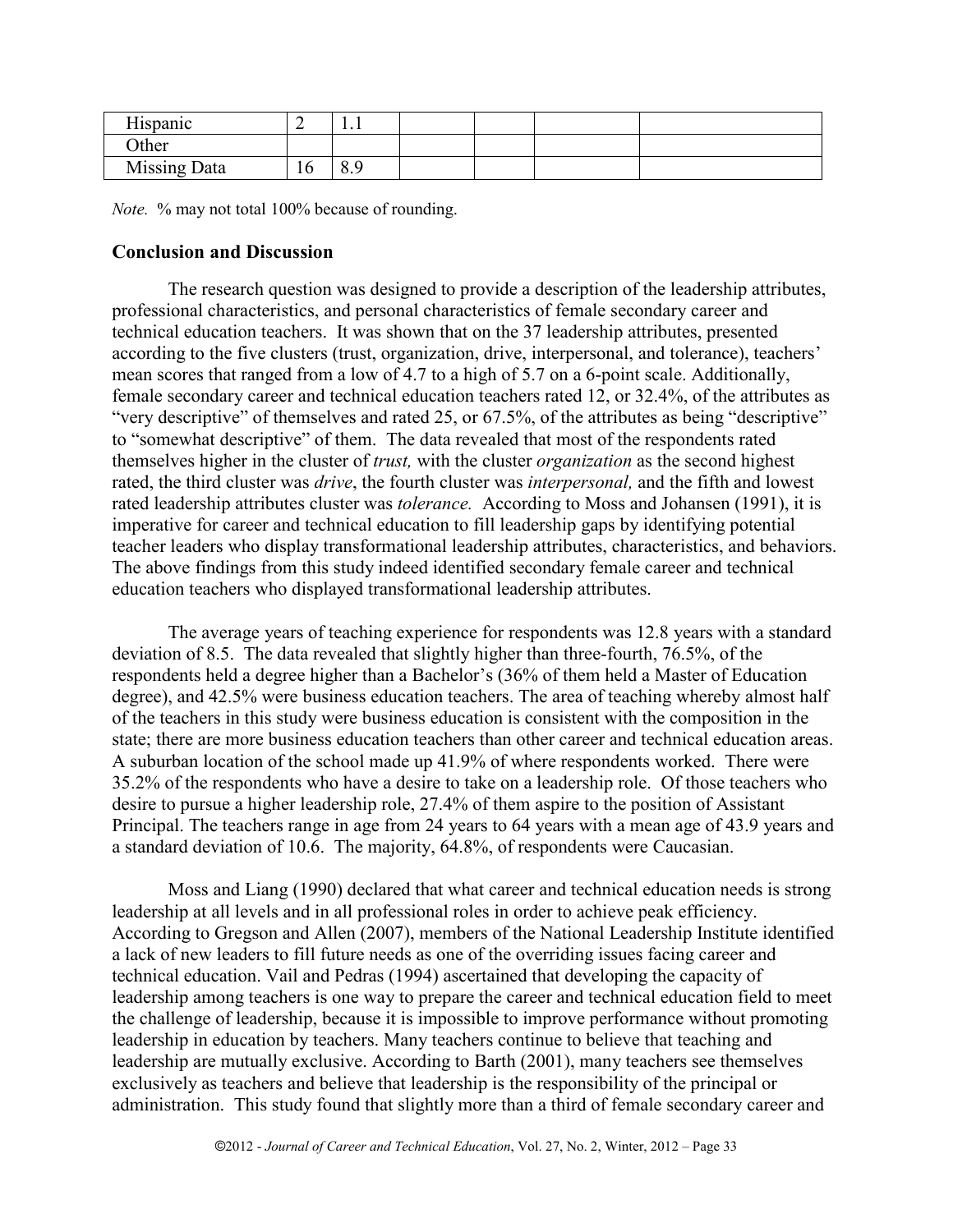technical education teachers in Georgia surveyed have a desire to take on leadership roles. Based on the results of this study concerning desire for leadership roles and the fact that females make up at least a half of the population of secondary teachers, it appears that likely pool of potential leaders are available. These potential leaders need to have professional development opportunities available to them that prepare them in the competency areas that are expected for the leadership roles they desire.

#### **REFERENCES**

- Ackerman, R., & Mackenzie, S. V. (2006). Uncovering teacher leadership. *Educational Leadership, 63*(8), 66-70.
- Barth, R. S. (2001). Teacher leader. *Phi Delta Kappan, 82*(6), 443-449.
- Bass, B. M. (2008). *The Bass handbook of leadership: Theory, research, & managerial applications.* (4<sup>th</sup> ed.). New York: Free Press.
- Burns, G., & Martin, B. N. (2010). Examination of the effectiveness of male and female educational leaders who made use of the invitational leadership style of leadership. *Journal of Invitational Theory and Practice* (16), 29-55.
- Coleman, M. (2005). Gender and secondary school leadership. *Gender Issues in Leadership, 33*(2)*,* 3-20.
- Dillman, D. A., Smyth, J. D., & Christian, L. M. (2009). *Internet, mail, and mixed-mode surveys: The tailored design method.* New Jersey: Wiley.
- Donaldson, G. A. (2007). What do teachers bring to leadership? *Educational Leadership, 65*(1), *26-29.*
- Dunbar, D. P., & Kinnersley, R. T. (2011). Mentoring female administrators toward leadership success. *The Delta Kappa Gamma Bulletin.* 17-24.
- Eagly, A. H., & Johnson, B. T. (1990). Gender and leadership style: A meta-analysis. *Psychological Bulletin, 108*(2), 233-256.
- Fullan, M. (1996). Leadership for change. In *Leithwood, K.A., Chapman, J., Corson, P., Hallinger, P., Hart, A. (Eds.)* pp. 701-722*. International Handbook of Educational Leadership and Administration. Netherlands: Kuiwer Adcademic.*
- Gall, M. D., Gall, J. P., & Borg, W. R. (2007). *Educational research: An introduction*. (8th ed.). White Plains, NY: Longman.
- Galland, C. (2008). *Effective teacher leadership: A quantitative study of the relationship between school structures and effective teacher leaders.* (Unpublished doctoral dissertation). University of Missouri, Columbia.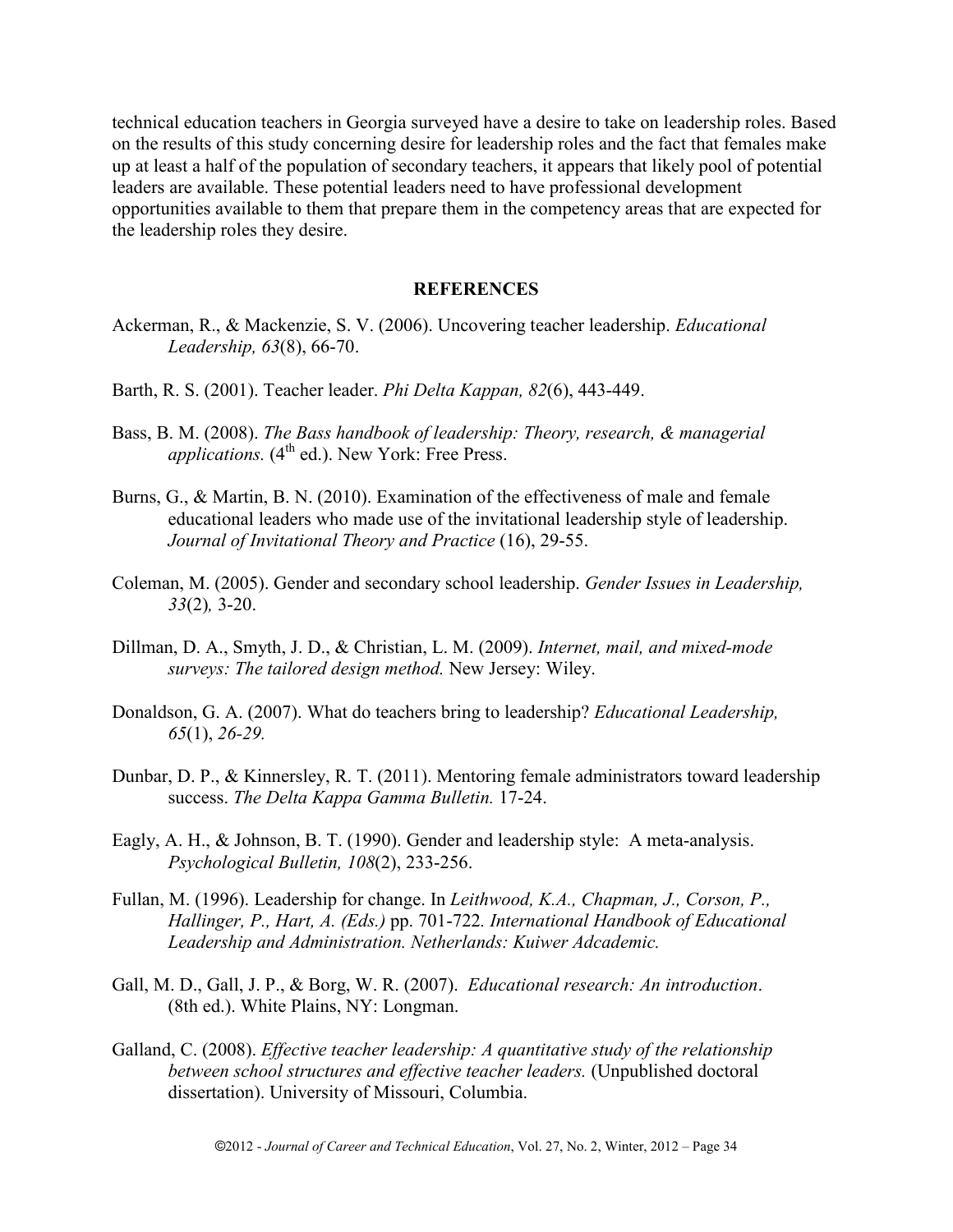*Research pathways: Writing professional papers, theses, and dissertations in workforce education* (pp. 223-246). Lanham, MD: University Press of America.

- Gregson, J. A., & Allen, J. M., (2007). Leadership in career and technical education: Beginning the 21st century. *Journal of Industrial Teacher Education, 44*(4). Retrieved on November 3, 2008, from http://scholar.lib.vt.edu/ejournals/JITE/v44n4/gregson.html.
- Gronn, P. (2000). Distributed properties: A new architecture for leadership. *Educational Management and Administration*, *28*(3), 317-338.
- Harris, A. (2002). Improving schools through teacher leadership. *Education Journal, 59,* 22-23*.*
- Jensrud, Q. T. (1995). *The effects of rater and leader gender on ratings of leader attributes and effectiveness.* (Unpublished doctoral dissertation). University of Minnesota, Twin Cities, MN.
- Knopick, M. S., & Moerer, T. (2010). Women leaders and entrepreneurs: implications for the classroom. *European Journal of Social Sciences 14*(3), 394-403.
- Krejcie, R. V., & Morgan, D. W. (1970). Determining sample size for research activities. *Educational and Psychological Measurement*, *30*, 607-608.
- Leithwood, K., Mascall, B., Strauss, T., Sacks, R., Memon, N., & Yashkina, A. (2007). Distributing leadership to make schools smarter: Taking the ego out of the system. *Leadership and Policy in Schools, 6*, 37-67*.*
- Loder, T. L., & Spillane, J. P. (2005). Is a principal still a teacher? US women administrators' accounts of role conflict and role discontinuity. *School Leadership and Management, 25*(3), 263-279.
- Marks, H. M., & Printy, S. M. (2003). Principal leadership and school performance: An integration of transformational and instructional leadership. *Educational Administration Quarterly 39* (3), 370-397.
- Moss, J. Jr., & Johansen, B. (1991). *Conceptualizing leadership and assessing leader attributes.* Berkley, CA: National Center for Research in Vocational Education.
- Moss, J., Jr., Lambrect, J., Jensrud, Q., & Finch, C. (1994*). Leader attributes inventory manual.* Berkley, CA: National Center for Research in Vocational Education. (ERIC Document Reproduction Service No. ED374337)
- Moss, J., Jr., & Liang, T. (1990). *Leadership, leadership development, and the National Center for Research in Vocational Education.* Berkley, CA: National Center for Research in Vocational Education.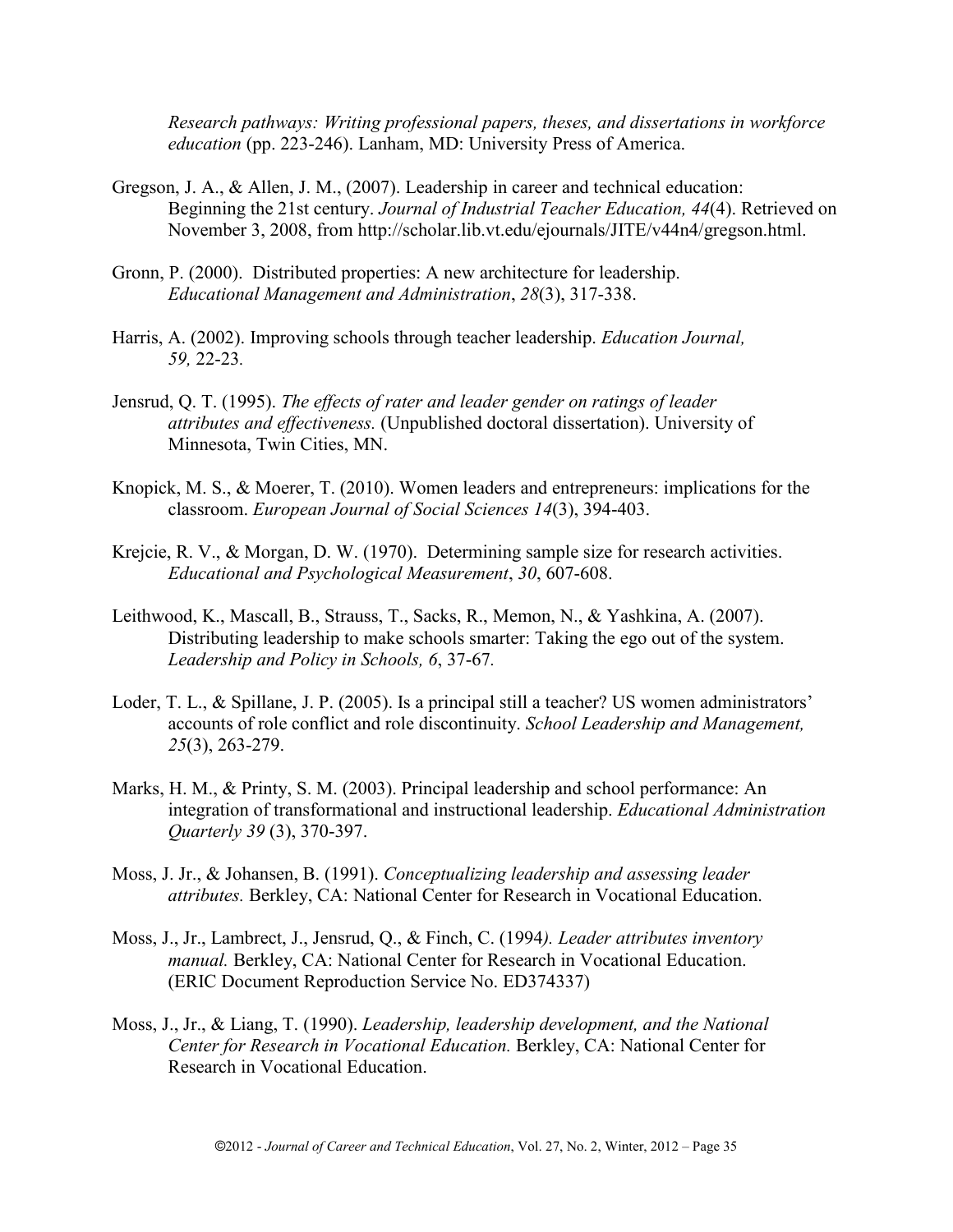- Muijs, D., & Harris, A. (2003). Teacher leadership improvement through empowerment? *Educational Management & Administration, 31*(4), 437-448.
- National Center for Education Statistics. (2005). *Student participation in CTE: 2005.* Alexandria, VA: Author. Retrieved from http://nces.ed.gov/surveys/ctes/tables/index.asp?LEVEL= **SECONDARY**
- National Center for Education Statistics. (2008). *Public school teachers of CTE.* Alexandria, VA: Author. Retrieved from http://nces.ed.gov/surveys/ctes/tables/index.asp?LEVEL= **SECONDARY**
- National Commission on Excellence in Education. (1983). *A Nation at Risk: The Imperative for Educational Reform.* Washington, D.C.: U.S. Department of Education.
- Northouse, P. G. (2004). *Leadership: Theory and Practice* (3<sup>rd</sup> Ed.). Thousand Oaks: Sage Publications.
- Phelps, P. H. (2008). Helping teachers become leaders. *Clearing House: A Journal of Educational Strategies, Issues and Ideas, 81*(3), 119-122*.*
- Sabatini, E. M. (2002). *Teacher's perspectives of emergent teacher leadership in an elementary school.* (Unpublished doctoral dissertation). University of Georgia, Georgia.
- Silva, D. Y., Gimbert, R., & Nolan, J. (2000). Sliding the doors: Locking and unlocking possibilities for teacher leadership. *Teachers College Record, 102*(4), 779-804.
- Spillane, J. P. (2005). Distributed leadership. *The Educational Forum*. *69*(2), 143-150.
- Stattrek (2011). Statistics, probability, and survey sampling. Retrieved on November 3, 2011 from<http://www.stattrek.com/statistics/random-number-generator.aspx>
- Vail, A. (1991). Predictors of leadership behaviors of vocational and non-vocational teachers. (Unpublished doctoral dissertation). The Ohio State University, Ohio.
- Vail, A., & Pedras, M. J. (1994). *Predictors of teacher leadership for trade and industry teachers*. Paper presented at the American Vocational Association Convention, Dallas, TX.
- Vail, A., & Redick, S. (1993). Predictors of teacher leadership performance of vocational and nonvocational teachers. *Journal of Vocational Education Research, 18*(1), 51-76.
- Wrushen, B. R., & Sherman, W. H. (2008). Women secondary school principals: multicultural voices from the field. *International Journal of Qualitative Studies in Education, 21*(5)*,*  457-469.